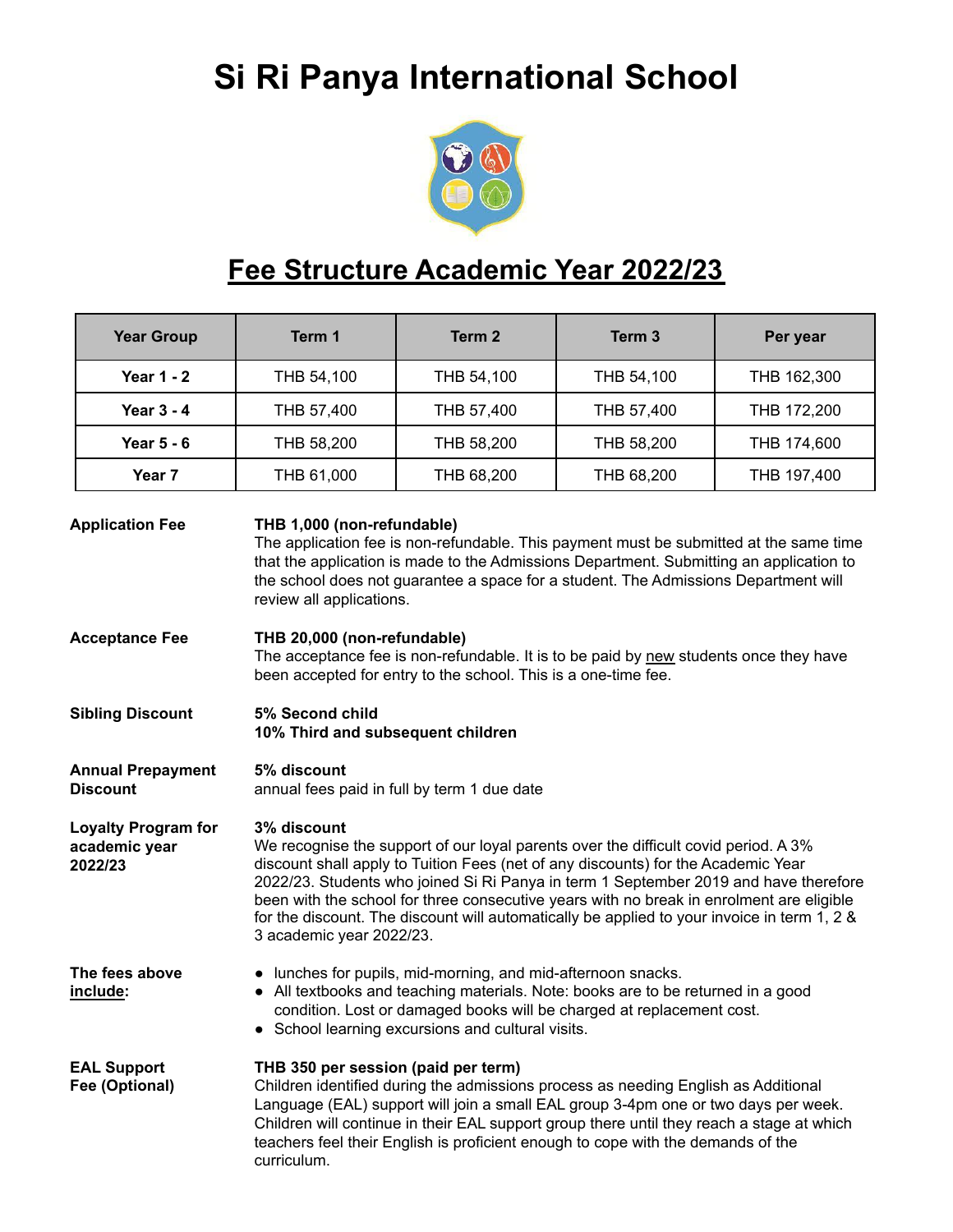| ASA fee<br>(optional)             | THB 150-500 per session (paid per term)<br>Children are provided with opportunities to extend or enrich their learning through our<br>after-school activities (ASA) programme 3-4pm daily. |
|-----------------------------------|--------------------------------------------------------------------------------------------------------------------------------------------------------------------------------------------|
| <b>Visa Service</b><br>(optional) | <b>THB 1,500 per person</b> - Apply new 3-month visa<br>THB 1,500 per person - Extend or renew 1-year visa                                                                                 |
| Uniform Fee                       | <b>THB 350 - Shirt / blouse</b><br><b>THB 200 - Shorts / skirt</b><br><b>THB 450</b> - Sport shirt & short set                                                                             |

Г

| <b>Billing Calendar</b>                                                                                                                                          |                                                                                                                                                                                                                                                                                                                                                                                                  | <b>Term 1 Installment</b>                                                                                                                                                                                                                                                                                                                               | <b>Term 2 Installment</b>                                                                                                                                                                                                                                                                                                                                                                                                                                               | <b>Term 3 Installment</b>  |  |  |
|------------------------------------------------------------------------------------------------------------------------------------------------------------------|--------------------------------------------------------------------------------------------------------------------------------------------------------------------------------------------------------------------------------------------------------------------------------------------------------------------------------------------------------------------------------------------------|---------------------------------------------------------------------------------------------------------------------------------------------------------------------------------------------------------------------------------------------------------------------------------------------------------------------------------------------------------|-------------------------------------------------------------------------------------------------------------------------------------------------------------------------------------------------------------------------------------------------------------------------------------------------------------------------------------------------------------------------------------------------------------------------------------------------------------------------|----------------------------|--|--|
| Invoice payment due date                                                                                                                                         |                                                                                                                                                                                                                                                                                                                                                                                                  | 4 <sup>th</sup> July 2022                                                                                                                                                                                                                                                                                                                               | 18th November 2022                                                                                                                                                                                                                                                                                                                                                                                                                                                      | 9 <sup>th</sup> March 2023 |  |  |
| Method of<br><b>Payment</b><br><b>Bank Name:</b><br><b>Branch Office:</b><br>Account Name:<br><b>Account Number:</b><br><b>SWIFT CODE:</b><br>info@siripanya.com |                                                                                                                                                                                                                                                                                                                                                                                                  | All fees are billed and payable in Thai Baht (THB)<br>Krung Thai Bank<br>Koh Phangan Branch<br>Si Ri Panya School Co Ltd<br>$836 - 0 - 12118 - 4$<br><b>KRTHTHBK</b><br>Important: You MUST provide a copy of the deposit slip or transfer confirmation for all<br>payments. Please send a copy of the deposit slip or transfer confirmation to         |                                                                                                                                                                                                                                                                                                                                                                                                                                                                         |                            |  |  |
| Thai Bank<br><b>Charges</b>                                                                                                                                      | Thai banks charge a small administrative fee for processing overseas bank transfers<br>irrespective of the transfer instructions. These charges are outside of the school's control<br>and will therefore be added to the appropriate invoice accordingly.                                                                                                                                       |                                                                                                                                                                                                                                                                                                                                                         |                                                                                                                                                                                                                                                                                                                                                                                                                                                                         |                            |  |  |
| <b>Overdue</b><br><b>Payments</b>                                                                                                                                | All fees must be paid in full by the due date. If fees are not paid in full by the due date a<br>reminder is sent to parents. If fees are still not paid within the following five days the<br>student will leave the school. The deposit is forfeited and the class space given to<br>another child on the waiting list. Reports and certificates will be withheld while fees<br>remain unpaid. |                                                                                                                                                                                                                                                                                                                                                         |                                                                                                                                                                                                                                                                                                                                                                                                                                                                         |                            |  |  |
| <b>Student</b><br><b>Insurance</b>                                                                                                                               | The school does not provide private accident insurance for each student. Parents are<br>required to have their own accident insurance for their child or children in case of<br>emergencies whilst at school.                                                                                                                                                                                    |                                                                                                                                                                                                                                                                                                                                                         |                                                                                                                                                                                                                                                                                                                                                                                                                                                                         |                            |  |  |
| <b>Withdrawals</b>                                                                                                                                               |                                                                                                                                                                                                                                                                                                                                                                                                  | One full calendar term notice of leaving is required in writing for any student leaving the<br>school. To notify the school please complete the 'withdrawal notification form' available<br>on the school website policy page.                                                                                                                          |                                                                                                                                                                                                                                                                                                                                                                                                                                                                         |                            |  |  |
| <b>Temporary</b><br>Withdrawal<br>of fees is made during an absence.                                                                                             |                                                                                                                                                                                                                                                                                                                                                                                                  |                                                                                                                                                                                                                                                                                                                                                         | If a student is withdrawn from school and school fees are not received for any period of<br>time that a student is absent from school, then the full Acceptance Fee will be payable<br>for entry back into school. If a student is withdrawn from school temporarily, then the<br>student will forfeit their place in the school unless the continued payment of the full fees<br>during their absence is made. No Acceptance Fee will be payable if continuous payment |                            |  |  |
| <b>Refunds</b>                                                                                                                                                   |                                                                                                                                                                                                                                                                                                                                                                                                  | No refund or discount is offered for sickness, absence or term-time holidays and all terms<br>must be paid for in full.<br>If the government requires schools to move to online learning for a period of time and<br>close our on-site campus due to Covid or other unexpected reasons there would be no<br>discount or refund for the online learning. |                                                                                                                                                                                                                                                                                                                                                                                                                                                                         |                            |  |  |